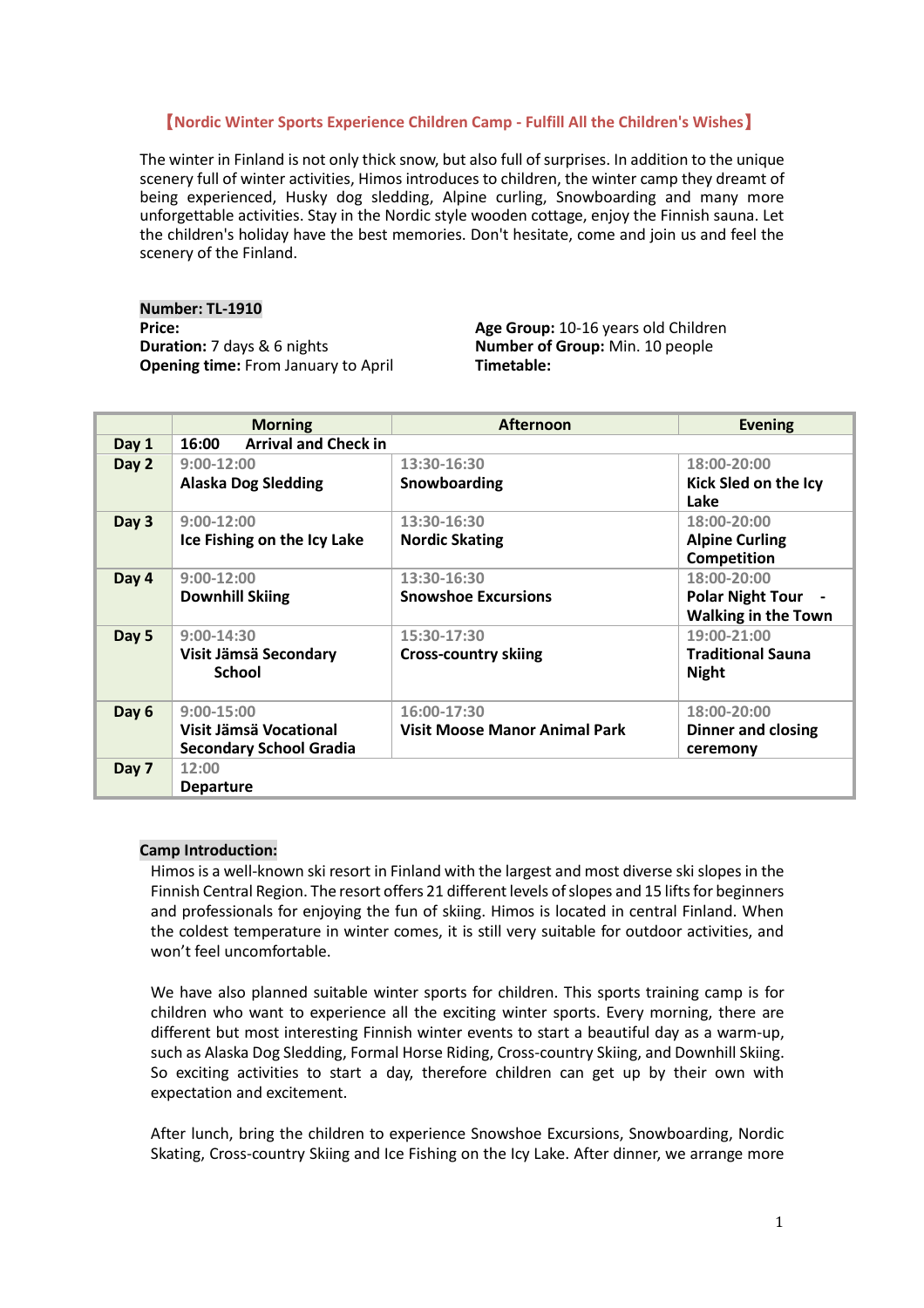relaxed but also very interesting activities, such as Kick Sled, Alpine Curling and visit Moose Manor Animal Park.

The fresh and delicious meals we offer are designed by the Himos' chefs, and the restaurant is stylish. The Nordic-style cottages are extremely comfortable, bringing kids to have the coziest environment to rest after an exciting day. Finnish traditional sauna is heating up and waiting to relieve their tight muscles.

One of the nights we also arranged a delicious buffet in a Chinese restaurant in Jämsä. After dinner, we will also take kids to have a night trip in the Nordic town in the near-polar nighttime.

All the best winter activities can be fully experienced within a week. Give the children's holiday has the most memorable memories. In addition we have a professional team to arrange and ensure that all activities are carried out under safe conditions. Himos welcomes your children.

|       | <b>Daily Trip Planning:</b> |                                                                                   |
|-------|-----------------------------|-----------------------------------------------------------------------------------|
| Day 1 | 16:00                       | Arrival and Check in                                                              |
|       | $18:30 - 20:00$             | Dinner - Himos Restaurant                                                         |
| Day 2 | $7:30 - 9:00$               | Breakfast – Himos restaurant with a variety of choices and a<br>healthy breakfast |
|       | $9:00 - 12:00$              | <b>Husky Dog Sledding</b>                                                         |
|       | $12:00 - 13:30$             | Lunch - Himos restaurant with Scandinavia nutrition and<br>healthy lunch          |
|       | $13:30 - 16:30$             | Snowboarding                                                                      |
|       | $16:30 - 18:00$             | Dinner                                                                            |
|       | $18:00 - 20:00$             | Kick Sled on the Icy Lake                                                         |
|       | 20:00                       | Rest in Nordic style cottage                                                      |
| Day 3 | $7:30 - 9:00$               | <b>Breakfast</b>                                                                  |
|       |                             | healthy breakfast                                                                 |
|       | $9:00 - 12:00$              | <b>Formal Horse Riding</b>                                                        |
|       | $12:00 - 13:30$             | Lunch                                                                             |
|       |                             | healthy lunch                                                                     |
|       | $13:30 - 16:30$             | <b>Nordic Skating</b>                                                             |
|       | $16:30 - 18:00$             | Dinner                                                                            |
|       | $18:00 - 20:00$             | Alpine Curling Competition                                                        |
|       | 20:00                       | Rest in Nordic style cottage                                                      |
| Day 4 | $7:30 - 9:00$               | <b>Breakfast</b>                                                                  |
|       | $9:00 - 12:00$              | Downhill Skiing                                                                   |
|       | $12:00 - 13:30$             | Lunch                                                                             |
|       | $13:30 - 16:30$             | <b>Snowshoe Excursions</b>                                                        |
|       | $16:30 - 18:00$             | Dinner - Chinese Buffet in Jämsä Restaurant                                       |
|       | $18:00 - 20:00$             | Polar Night Tour - Walking in the Town Jämsä                                      |
|       | 20:00                       | Rest in Nordic style cottage                                                      |
| Day 5 | $7:30 - 8:30$               | <b>Breakfast</b>                                                                  |
|       | $9:00 - 14:30$              | Visit Jämsä Preliminary or Secondary School and school<br>lunch during the day    |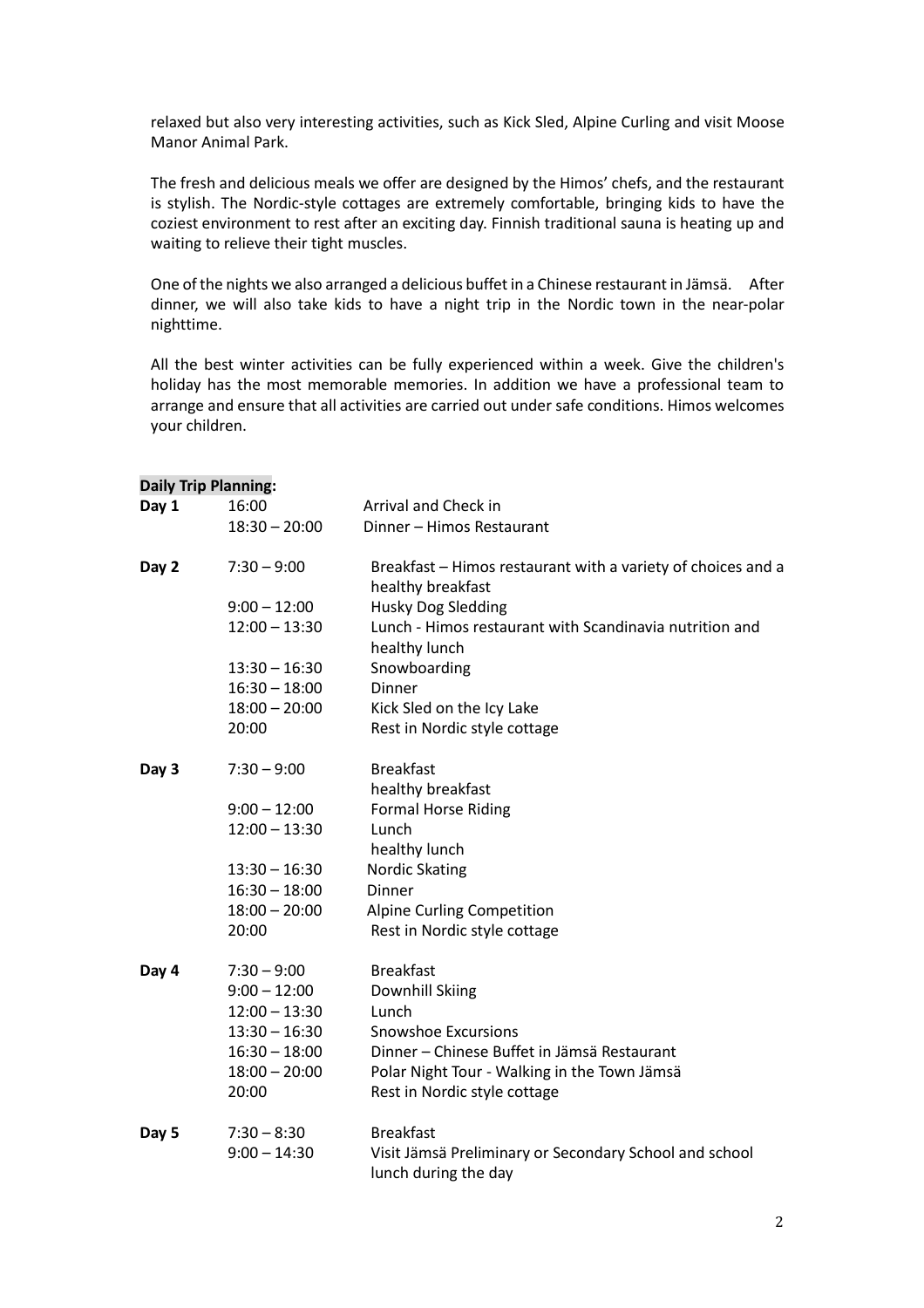|       | $15:30 - 17:30$ | Cross-country Skiing                                     |
|-------|-----------------|----------------------------------------------------------|
|       | $16:30 - 18:00$ | Dinner                                                   |
|       | $18:00 - 20:00$ | <b>Traditional Sauna Night</b>                           |
|       | 20:00           | Rest in Nordic style cottage                             |
| Day 6 | $7:30 - 8:30$   | <b>Breakfast</b>                                         |
|       | $9:00 - 12:00$  | Visit Jämsä Secondary School and school lunch during the |
|       |                 | day                                                      |
|       | $16:00 - 17:00$ | Moose Manor Animal Park                                  |
|       | $18:00 - 20:00$ | Dinner and closing ceremony                              |
|       | 20:00           | Rest in Nordic style cottage                             |
| Day 7 | $8:00 - 9:00$   | <b>Breakfast</b>                                         |
|       | 12:00           | Departure                                                |

### **Introduction to the Arranged Activities**

### ◆ **Husky Dog Sledding**

Have children only seen the Husky dog sled in the movie? Get ready for their warm clothing; let us go with a loyal and strong Siberian dogs pulling a sled in the forest for a special experience. Kids and their companions are sitting on a sled and enjoying the pure fun of a fairy tale-like feeling. This is another very special and dream come true experience.

## ◆ **Snowboarding**

The coach will guide us through the most basic safety knowledge, such as how to put on ski boots, how to check if the ski boots are firmly connected to the skis board, and how to fall to reduce the injuries. Later, coach will teach how to balance, press the snowboard, so that children can move flexibly on the slope. We will start with a flat ground and after children have confidence, children may also challenge a slope.

### ◆ **Kick Sled on the Icy Lake**

Kick sled is the mildest winter activity, but it is also the most traditional and childlike skating sport in winter. The traditional kick sled, welded by iron, can accommodate one person sitting in the front seat, while one is kicking the sled behind, enjoying the relaxed and comfortable, but also a little exciting skating activity. We will take children to the icy lake for sledding and enjoy the special fun on the frozen lake.

### ◆ **Nordic Skating**

Himos has a natural skating trail in winter, ideal for skating training. Coach will start with the most basic concepts of safety, such as how to wear skate shoes, how to balance, how to fall to reduce injuries. Then teach simple skating techniques, such as how to skate, slide in and coordinate with the whole body to perform periodic movements to get the fastest speed.

# ◆ **Alpine Curling Competition**

Knowing the local cultures due to the climate, the Alpine curling is one of the oldest and most interesting group ice activity that can't be missed. The alpine curling we play in Himos is easier but still fun. The game is divided into several teams and standing at the two ends of the game line. Each person slides the stone along the game line one at a time to hit the big stone at the center point and try to push the opponent's curling stone away. In the central area, the team with the most stones will win. The most interesting thing in the game is that all the teams are trying all the ridiculous way to slide the stone to reach the center. It is a very exciting and worthwhile team activity.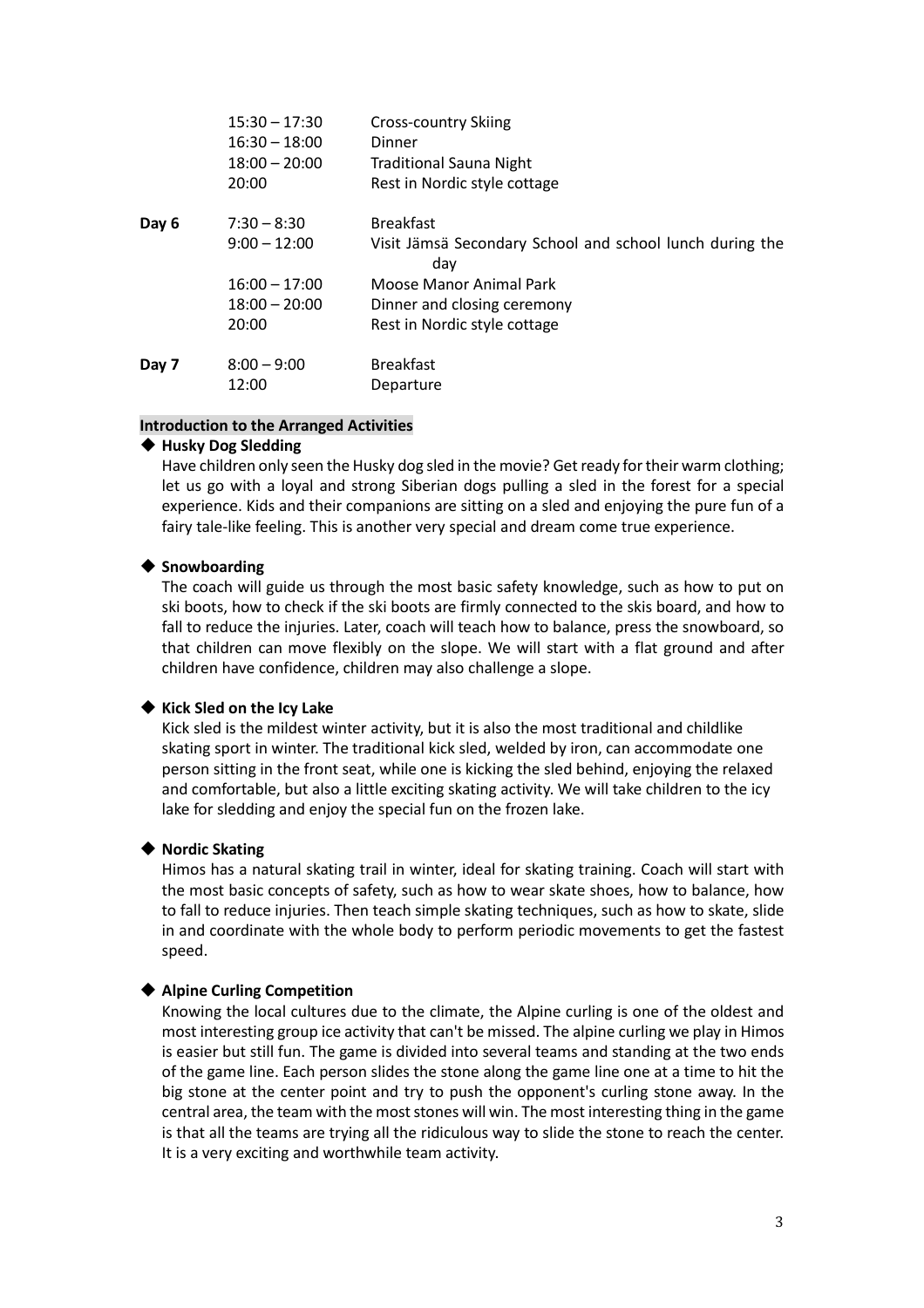#### ◆ **Downhill Skiing**

We will start with the most basic safety concept under the guidance of the coach, such as how to put on the ski boots, how to check the connection between the ski boots and the ski board, how to walk with the ski boots, how to choose to fall to reduce the injuries, how to hold ski stick, etc.. Later, children will be taught basic skiing techniques, such as how to turn, turn around, stop, how to move in parallel. We will start learning and practicing from the flattest and safe slopes, and they will be able to challenge higher slopes after they learn.

### ◆ **Walking with Snowshoes in the Forest**

Unlike summer time in Finland, the air in winter in addition to clean, has special piercing cold and dry. The trees in the forest are covered with thick snow; the trails are also full of snow, stepping on the snow and making a squeaking sound. The world is white everywhere, just like the fairy tale we read when we were young, as fascinated as it is. We will wear special snowshoes or outdoor boots to experience and realize the fantasy of the forests of Northern Europe. Welcome, follow us to the forest!

#### ◆ **Polar Night Tour - Walking in the Traditional Finnish Town**

The traditional Finnish town of Jämsä, only 7 km from Himos, can be seen just in onekilometer walking distance. In the deep winter in the polar night, on the road almost every house took Christmas bulbs to decorate their home, yard and the darkness. A town has been covered by the thick snow brings children a fairy tale-like scene and warm feeling in the deep winter.

#### ◆ **Cross-country Skiing**

Cross-country skiing is a very traditional Nordic skiing sport and one of the winter Olympics events. We will put on the skis and use the poles. Under the guidance, we will cross the ski slopes, enter the forest to carry out cross-country skiing. This activity requires physical strength, but don't worry we will wait for kids. After all the way, children will definitely burn a lot of calories, but at the same time they can enjoy the fun of sweaty.

### ◆ **Floor Ball Competition**

The game is divided into two teams, waving a light but hard plastic stick, hit the ball into the goal to score, the team that score the most will win. The Floor Ball is a very popular winter competition in Nordic countries. It is very often to see children or family members playing together at school or children's playground on the roadside in the wintertime.

#### ◆ **Finnish Smoke Sauna**

When you come to Finland, you must not miss the experience of the world-famous Finnish smoke sauna. A sauna that is rich in history has been smoked into brown and black, which is built on the shores of Himos Lake. When temperature is right, you can experience the expansion and contraction of the blood vessels by the stimulation of the hot steam in the sauna. The waste is discharged by a large amount of perspiration. And during the sauna break, you can swim in the cold lake, through the cold and hot stimulation; strengthen your cardiovascular function to increase blood circulation. Light snacks will be available in the fireplace room to replenish water and energy. When you experience the sauna, you need to keep swimsuit on all the time. We will provide bathrobes. In the Finnish way, men, women and children are all together at the same time in the sauna.

(It is not recommended for people who have cardiovascular disease or cold to have sauna.)

## ◆ **Ice Fishing on the Icy Lake & Finnish Tradition Sausage Roasting in the Wild**

Maybe kids have had the experience of fishing, but the cool thing is to experience the fun of cold ice fishing. The coach will show us how to drill a hole on the frozen lake, put on the fishing tackle, and guide everyone how to observe if the fish is hooked and how to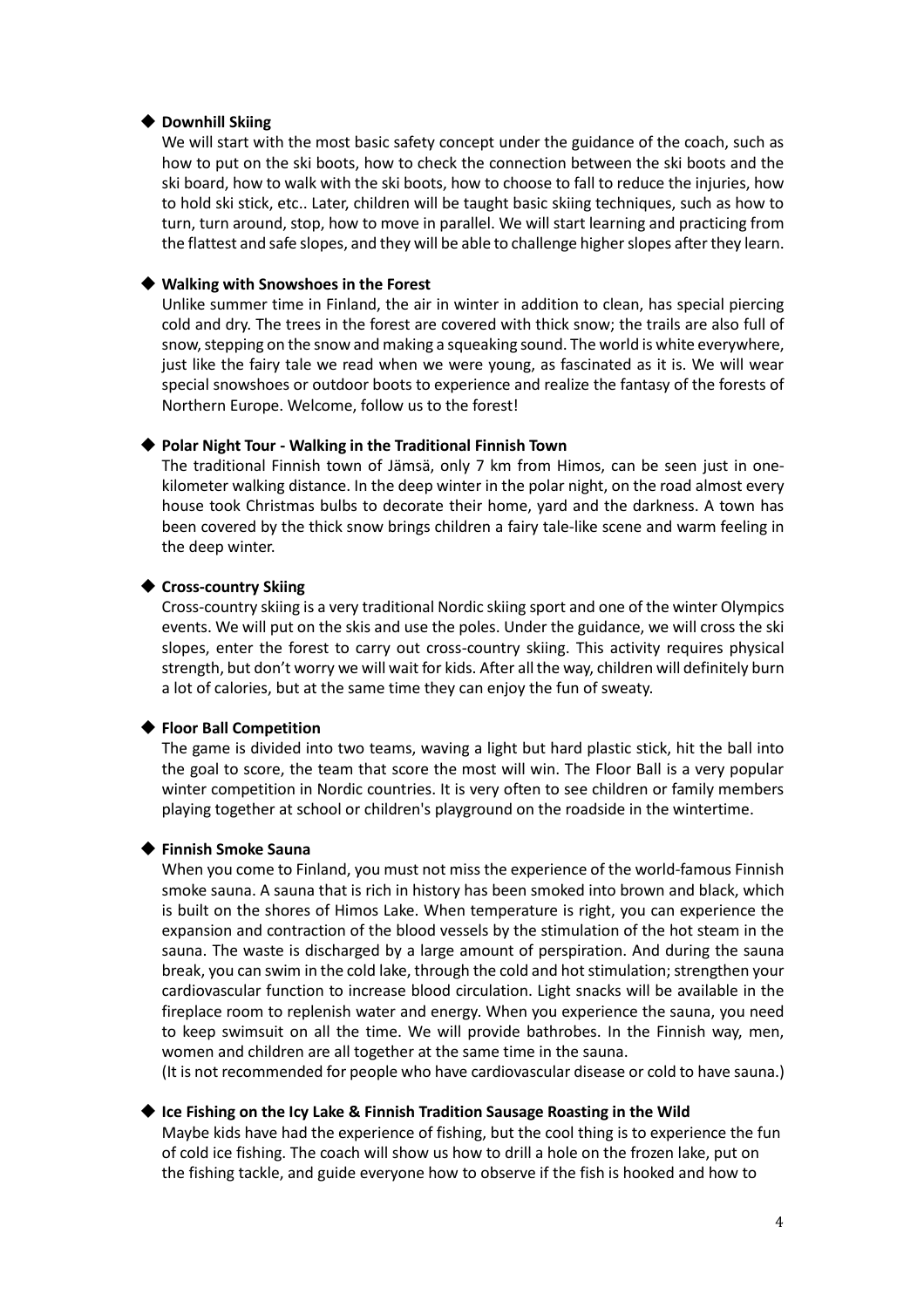pull the hook. We will prepare the hot tea for the cold day. Even if the lake has been frozen to a thick layer, but children will still have the tense illusion of standing on the thin layer of the lake. Finnish tradition is that after being out in the fresh and cool air, we will rest in a small open wooden house and the campfire will be started. The Finnish sausage will be roasted on the spot to replenish the energy. It is very delicious and interesting.

# ◆ **Visit Moose Manor Animal Park and Animal Learning**

Does Santa Claus ride a reindeer or a moose? What is the difference between the two? What is the special about feeding and living? The Moose Manor Animal Park, just 10 km away from Himos, let kids learn about the common animals in Finnish forests. There are animals such as reindeer, roe deer and moose in the manor. Children cannot only see the animals what kids read only in the storybook, but also feed and pet them, and even take a cute selfie with them! The dream of realizing a fairy tale is as simple as that. The Finnish decree has been amended and this Moose Manor Animal Park is the only place in Finland where you can get close to the moose, so this trip is very precious.

# **Expense description:**

## ◆ **Fee included:**

All arranged trip fees and tools, accommodation and meals (6 nights for accommodation, 6 times for breakfast, 5 times for lunch, 6 times for dinner), entrance tickets for the trips, necessary transportation costs for the round-trip from sites to Himos, cleaning service fee after check out and all the administrative arrangements, etc..

# ◆ **Fee does not include:**

- 1. Round-trip fly tickets, airport pick-up fee, transportation fee to the airport after leaving Himos, visa fees, insurance fees, all private expenses: such as internet, phone bills, laundry, warm clothing and other private expenses.
- 2. Airport pick-up and transportation to the airport after leaving Himos can be provided on request but need to pay and must be agreed upon before signing the contract.

### **How to pay:**

- 1. Please contact the contact person first to confirm whether there are still have any vacancy and exact time schedules of the camp, as well as the items need to be adjusted and the final price.
- 2. After all the discussion and reach the agreement, we will provide relevant remittance information and sign the contract.

### **Reminding:**

- 1. Please bring warm clothing for outdoor activities.
- 2. If children have special physical health conditions or need to pay attention to food, especially children who are allergic to animals, please inform in advance.
- 3. The accommodation arrangement during the trip is to live in a Nordic style wooden cottage with the partners of the camp. If need a single room or other special requirements, need to agree before the trip, and the price will be adjusted according to the needs.
- 4. The first day can be checked in at 16:00 PM. and the last day before 12:00 PM. needs to leave the cottage.
- 5. Towel and bath towel are available in the cottage. Please bring your own bath gel, shampoo, toothbrush and toothpaste.
- 6. Dishwasher, coffee machine, electric stove, refrigerator, sauna etc. are available in the cottage. Please follow the instructions. Not all cottages have Wi-fi. If need, please let us know in advance and the price may be adjusted.
- 7. The camp date is for reference only. The specific time of the trip may be adjusted according to the situation. If there is any adjustment, it will be notified in advance.
- 8. The daily schedule may be adjusted optimally according to factors such as weather; the